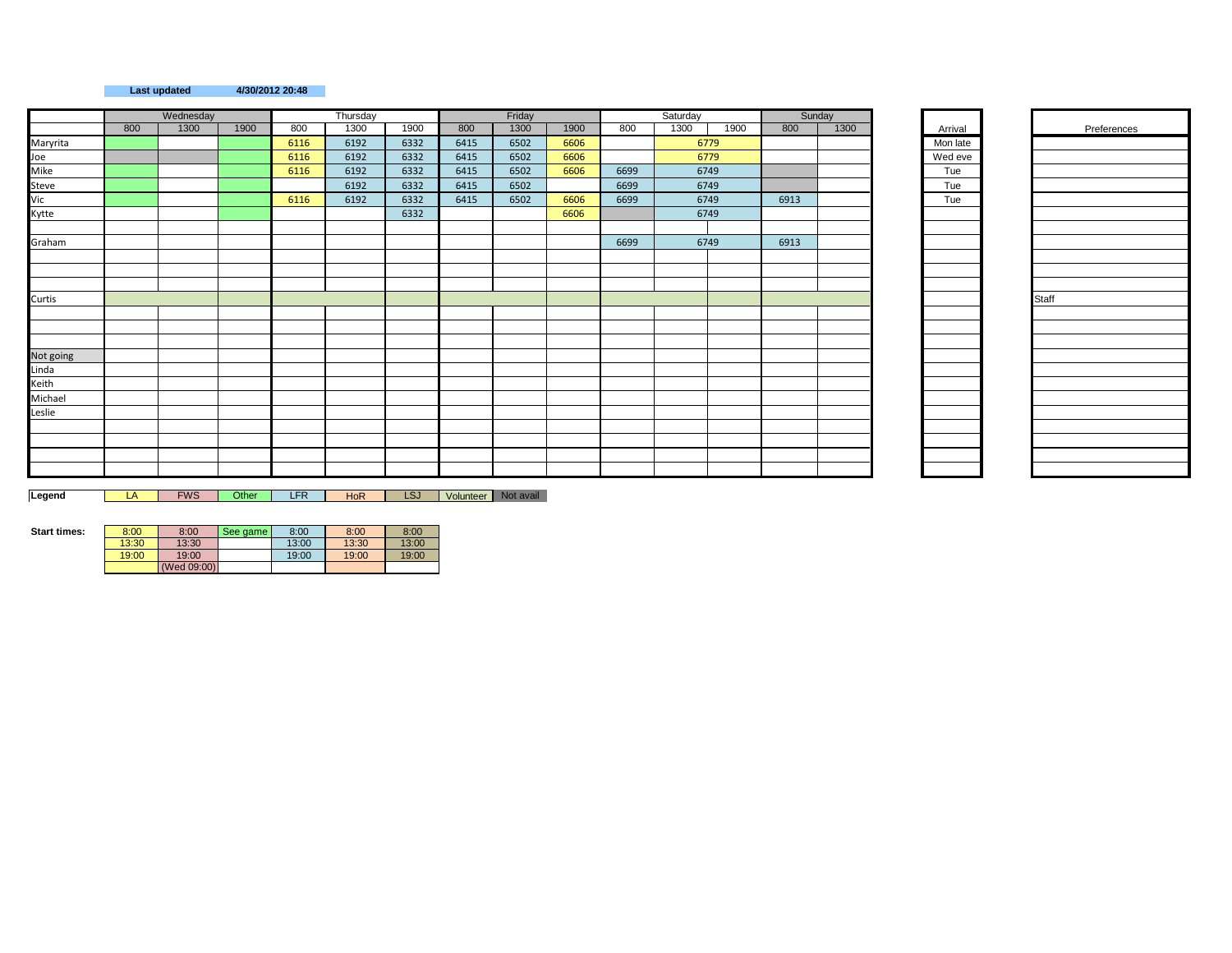|                                                     |                                     |        | May 30 - Wed |         |         | May 31 - Thurs |         |        | June 1 - Fri |        |         | June 2 - Sat |         |         | June 3 - Sun |
|-----------------------------------------------------|-------------------------------------|--------|--------------|---------|---------|----------------|---------|--------|--------------|--------|---------|--------------|---------|---------|--------------|
| Event Name                                          | <b>Start Times</b>                  | W 0800 | W 1330       | W 1900  | Th 0800 | Th 1330        | Th 1900 | F 0800 | F 1330       | F 1900 | Sa 0800 | Sa 1330      | Sa 1900 | Su 0800 | Su 1330      |
|                                                     |                                     |        | (13:00)      | (18:00) |         | (13:00)        |         |        | (13:00)      |        |         | (13:00)      |         |         |              |
|                                                     |                                     |        |              |         |         |                |         |        |              |        |         |              |         |         |              |
|                                                     |                                     |        |              |         |         |                |         |        |              |        |         |              |         |         |              |
| <b>Arcanis A1 Soft Point</b>                        | 08:00, 13:30, 19:00                 | 6000   | 6031         | 6072    | 6115    | 6220           |         | 6410   | 6529         | 6604   |         |              |         |         |              |
| Arcanis A1-HP12 Wolves in the Fold                  | 08:00, 13:30, 19:00                 | 6001   | 6032         | 6073    | 6116    | 6221           |         | 6411   | 6530         | 6605   |         |              |         |         |              |
| Arcanis A1-HP13 For Hate's Sake                     | 08:00, 13:30, 19:00                 |        |              |         |         |                |         | 6412   | 6531         | 6606   | 6672    |              |         |         |              |
| Arcanis A1-HP14  I Spit My Last Breath at Thee!     | 08:00, 13:30, 19:00                 |        |              |         |         |                |         |        |              |        |         |              | 6779    |         |              |
| Arcanis LARP 2012                                   | 08:00, 13:30, 19:00                 |        |              |         |         |                |         |        |              |        |         |              |         |         |              |
| HoR Blessing of the Dragon                          | 08:00, 13:30, 19:00                 |        |              |         |         |                |         |        |              | 6623   |         |              |         |         |              |
| <b>HoR Castle of Water</b>                          | 08:00, 13:30, 19:00                 |        | 6036         | 6083    |         | 6229           | 6313    | 6424   | 6534         |        |         | 6786         | 6854    |         |              |
| <b>HoR The Perfect Weapon</b>                       | 08:00, 13:30, 19:00                 |        | 6038         | 6085    |         | 6231           | 6315    | 6426   | 6536         |        |         | 6788         | 6856    |         |              |
| LFR CALI4-1 Plain of Stone Spiders (Paragon)        | Wed 18:00, else 08:00, 13:00, 19:00 |        |              | 6061    | 6118    | 6192           | 6303    | 6414   | 6500         | 6608   | 6673    | 6758         |         |         |              |
| LFR CALI4-2 Dragon Above, Desert Below (Paragon)    | 08:00, 13:00, 19:00                 |        |              |         | 6119    | 6193           | 6304    | 6415   | 6501         | 6609   | 6674    | 6759         | 6839    |         |              |
| LFR CALI4-3 Twisted Rune (Paragon)                  | 08:00, 13:00, 19:00                 |        |              |         |         | 6194           | 6305    | 6416   | 6502         | 6610   | 6675    | 6760         | 6840    | 6903    |              |
| SPEC4-3 Conflict in Calimport (Heroic)              | Wed 18:00, else 08:00, 13:00, 19:00 |        |              | 6066    | 6136    | 6215           | 6331    | 6443   | 6513         | 6639   | 6699    |              |         | 6912    |              |
| SPEC4-4 Mischief in Memnon (Paragon)                | Wed 18:00, else 08:00, 13:00, 19:00 |        |              | 6067    | 6137    | 6216           | 6332    | 6444   | 6519         | 6640   | 6700    |              |         | 6913    |              |
| ADCP4-2 The Lost City of Suldolphor (1-20, 2-rd BI) | 13:00                               |        |              |         |         |                |         |        |              |        |         |              | 6749    |         |              |
|                                                     |                                     |        |              |         |         |                |         |        |              |        |         |              |         |         |              |
|                                                     |                                     |        |              |         |         |                |         |        |              |        |         |              |         |         |              |
|                                                     |                                     |        |              |         |         |                |         |        |              |        |         |              |         |         |              |
|                                                     |                                     |        |              |         |         |                |         |        |              |        |         |              |         |         |              |
|                                                     |                                     |        |              |         |         |                |         |        |              |        |         |              |         |         |              |
|                                                     |                                     |        |              |         |         |                |         |        |              |        |         |              |         |         |              |
|                                                     |                                     |        |              |         |         |                |         |        |              |        |         |              |         |         |              |
|                                                     |                                     |        |              |         |         |                |         |        |              |        |         |              |         |         |              |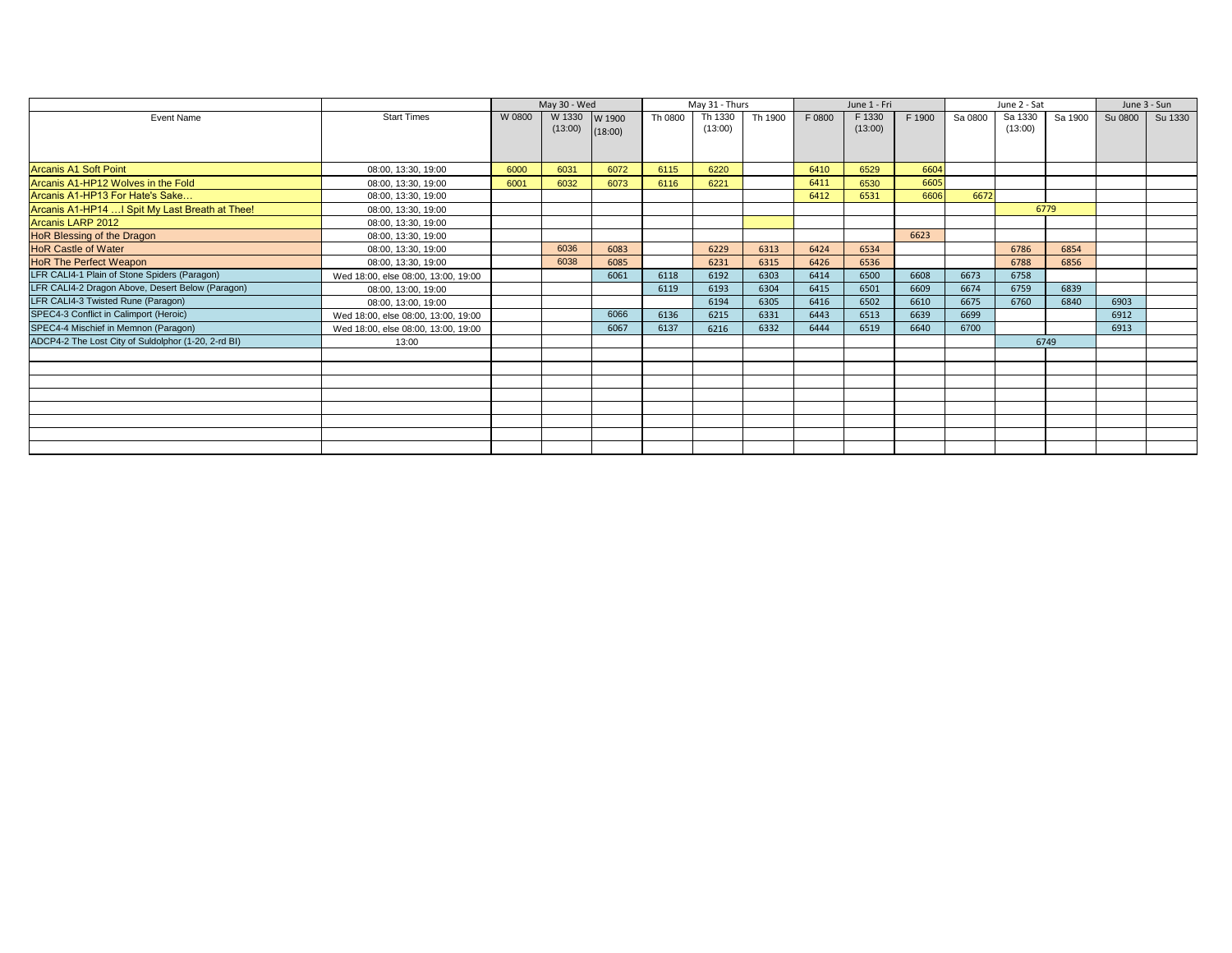|                                                           | Feature<br><b>Text</b><br>Event Start                                          |                                                        |
|-----------------------------------------------------------|--------------------------------------------------------------------------------|--------------------------------------------------------|
| <b>Event Name</b>                                         | Descriptio Date/Time                                                           | Hosting Club or Company Location (Room + Area + Table) |
| vent #                                                    |                                                                                |                                                        |
| 6089 Legend of the Five Rings RPG - Introductory Scenario | 5/30/12 7:00 PM Alderac Entertainment Grou Fairfield / Table 4<br>This is desi |                                                        |
| 6268 Legend of the Five Rings RPG - Introductory Scenario | 5/31/12 3:00 PM Alderac Entertainment Grou Fairfield / Table 4<br>This is desi |                                                        |
| 6749 ADCP4-2 The Lost City of Suldolphor                  | 6/2/12 1:00 PM Baldman Games<br>The ever-s                                     | Regency Ballroom                                       |
| 6061 CALI4-1 Plain of Stone Spiders                       | 5/30/12 6:00 PM Baldman Games<br>The Weave                                     | Regency Ballroom                                       |
| 6118 CALI4-1 Plain of Stone Spiders                       | The Weave<br>5/31/12 8:00 AM Baldman Games                                     | Regency Ballroom                                       |
| 6192 CALI4-1 Plain of Stone Spiders                       | The Weave<br>5/31/12 1:00 PM Baldman Games                                     | Regency Ballroom                                       |
| 6303 CALI4-1 Plain of Stone Spiders                       | 5/31/12 7:00 PM Baldman Games<br>The Weav                                      | Regency Ballroom                                       |
| 6414 CALI4-1 Plain of Stone Spiders                       | 6/1/12 8:00 AM Baldman Games<br>The Weav                                       | Regency Ballroom                                       |
| 6500 CALI4-1 Plain of Stone Spiders                       | The Weav<br>6/1/12 1:00 PM Baldman Games                                       | Regency Ballroom                                       |
| 6608 CALI4-1 Plain of Stone Spiders                       | The Weav<br>6/1/12 7:00 PM Baldman Games                                       | Regency Ballroom                                       |
| 6673 CALI4-1 Plain of Stone Spiders                       | The Weave<br>6/2/12 8:00 AM Baldman Games                                      | Regency Ballroom                                       |
| 6758 CALI4-1 Plain of Stone Spiders                       | The Weave<br>6/2/12 1:00 PM Baldman Games                                      | Regency Ballroom                                       |
| 6119 CALI4-2 Dragon Above, Desert Below                   | The Weav<br>5/31/12 8:00 AM Baldman Games                                      | Regency Ballroom                                       |
| 6193 CALI4-2 Dragon Above, Desert Below                   | The Weave<br>5/31/12 1:00 PM Baldman Games                                     | Regency Ballroom                                       |
| 6304 CALI4-2 Dragon Above, Desert Below                   | The Weave<br>5/31/12 7:00 PM Baldman Games                                     | Regency Ballroom                                       |
| 6415 CALI4-2 Dragon Above, Desert Below                   | 6/1/12 8:00 AM Baldman Games<br>The Weav                                       | Regency Ballroom                                       |
| 6501 CALI4-2 Dragon Above, Desert Below                   | The Weave<br>6/1/12 1:00 PM Baldman Games                                      | Regency Ballroom                                       |
| 6609 CALI4-2 Dragon Above, Desert Below                   | The Weav<br>6/1/12 7:00 PM Baldman Games                                       | Regency Ballroom                                       |
| 6674 CALI4-2 Dragon Above, Desert Below                   | The Weav<br>6/2/12 8:00 AM Baldman Games                                       | Regency Ballroom                                       |
| 6759 CALI4-2 Dragon Above, Desert Below                   | The Weave<br>6/2/12 1:00 PM Baldman Games                                      | Regency Ballroom                                       |
| 6839 CALI4-2 Dragon Above, Desert Below                   | The Weave<br>6/2/12 7:00 PM Baldman Games                                      | Regency Ballroom                                       |
| 6194 CALI4-3 Twisted Rune                                 | The Weav<br>5/31/12 1:00 PM Baldman Games                                      | Regency Ballroom                                       |
| 6305 CALI4-3 Twisted Rune                                 | 5/31/12 7:00 PM Baldman Games<br>The Weave                                     | Regency Ballroom                                       |
| 6416 CALI4-3 Twisted Rune                                 | 6/1/12 8:00 AM Baldman Games<br>The Weav                                       | Regency Ballroom                                       |
| 6502 CALI4-3 Twisted Rune                                 | 6/1/12 1:00 PM Baldman Games<br>The Weav                                       | Regency Ballroom                                       |
| 6610 CALI4-3 Twisted Rune                                 | 6/1/12 7:00 PM Baldman Games<br>The Weave                                      | Regency Ballroom                                       |
| 6675 CALI4-3 Twisted Rune                                 | 6/2/12 8:00 AM Baldman Games<br>The Weav                                       | Regency Ballroom                                       |
| 6760 CALI4-3 Twisted Rune                                 | The Weave<br>6/2/12 1:00 PM Baldman Games                                      | Regency Ballroom                                       |
| 6840 CALI4-3 Twisted Rune                                 | The Weave<br>6/2/12 7:00 PM Baldman Games                                      | Regency Ballroom                                       |
| 6903 CALI4-3 Twisted Rune                                 | 6/3/12 8:00 AM Baldman Games<br>The Weav                                       | Regency Ballroom                                       |
| 6418 CORE2-1 Fiends with Benefits                         | 6/1/12 8:00 AM Baldman Games<br>Your sear                                      | Regency Ballroom                                       |
| 6503 CORE2-1 Fiends with Benefits                         | 6/1/12 1:00 PM Baldman Games<br>lYour searcl                                   | Regency Ballroom                                       |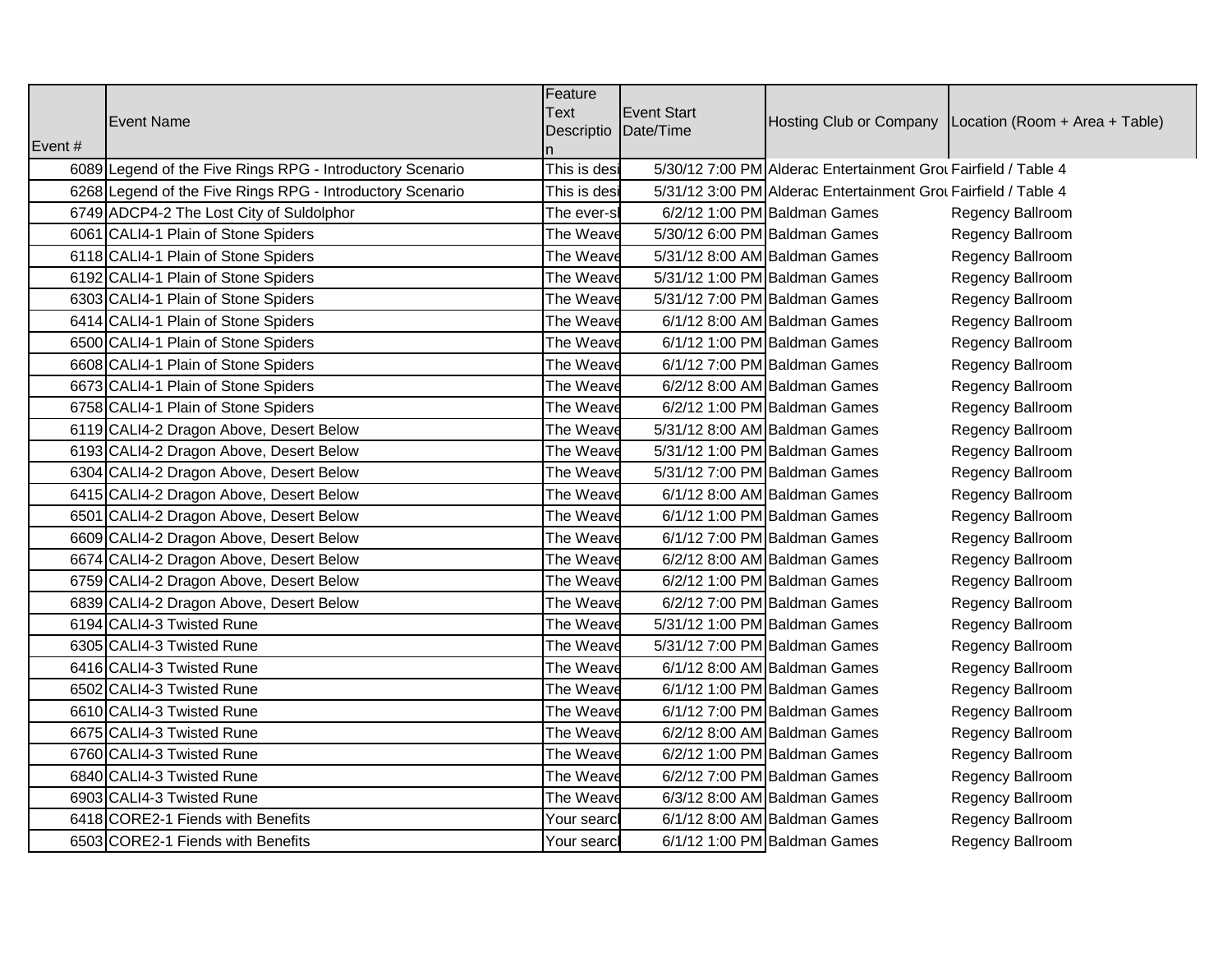| 6611 CORE2-1 Fiends with Benefits                                               |                                                                                                                                                | Your searcl                         | 6/1/12 7:00 PM Baldman Games                                   | Regency Ballroom        |
|---------------------------------------------------------------------------------|------------------------------------------------------------------------------------------------------------------------------------------------|-------------------------------------|----------------------------------------------------------------|-------------------------|
| 6679 CORE2-1 Fiends with Benefits                                               |                                                                                                                                                | Your searcl                         | 6/2/12 8:00 AM Baldman Games                                   | Regency Ballroom        |
| and the state of the state of the state of<br>6762 CORE2-1 Fiends with Benefits |                                                                                                                                                | 'our searcl                         | 6/2/12 1:00 PM Baldman Games                                   | Regency Ballroom        |
|                                                                                 | 6504 CORE2-2 Keep Your Fiends Close                                                                                                            | The devils I                        | 6/1/12 1:00 PM Baldman Games                                   | Regency Ballroom        |
|                                                                                 | 6612 CORE2-2 Keep Your Fiends Close                                                                                                            | The devils                          | 6/1/12 7:00 PM Baldman Games                                   | Regency Ballroom        |
|                                                                                 | 6680 CORE2-2 Keep Your Fiends Close                                                                                                            | The devils $\overline{\phantom{a}}$ | 6/2/12 8:00 AM Baldman Games                                   | <b>Regency Ballroom</b> |
| 6763 CORE2-2 Keep Your Fiends Close                                             |                                                                                                                                                | The devils                          | 6/2/12 1:00 PM Baldman Games                                   | Regency Ballroom        |
|                                                                                 | 6842 CORE2-2 Keep Your Fiends Close                                                                                                            | The devils                          | 6/2/12 7:00 PM Baldman Games                                   | Regency Ballroom        |
| 6613 CORE2-3 Fiends in Low Places                                               |                                                                                                                                                | esperate l                          | 6/1/12 7:00 PM Baldman Games                                   | Regency Ballroom        |
| 6681 CORE2-3 Fiends in Low Places                                               |                                                                                                                                                | esperate l                          | 6/2/12 8:00 AM Baldman Games                                   | Regency Ballroom        |
| 6764 CORE2-3 Fiends in Low Places                                               |                                                                                                                                                | )esperate l                         | 6/2/12 1:00 PM Baldman Games                                   | Regency Ballroom        |
| 6843 CORE2-3 Fiends in Low Places                                               |                                                                                                                                                | )esperate                           | 6/2/12 7:00 PM Baldman Games                                   | Regency Ballroom        |
| 6905 CORE2-3 Fiends in Low Places                                               |                                                                                                                                                | Desperate I                         | 6/3/12 8:00 AM Baldman Games                                   | Regency Ballroom        |
| 6066 SPEC4-3 Conflict in Calimpor                                               |                                                                                                                                                | ensions h                           | 5/30/12 6:00 PM Baldman Games                                  | Regency Ballroom        |
| 6136 SPEC4-3 Conflict in Calimpor                                               |                                                                                                                                                |                                     | 5/31/12 8:00 AM Baldman Games                                  | Regency Ballroom        |
| 6215 SPEC4-3 Conflict in Calimpor                                               |                                                                                                                                                |                                     | 5/31/12 1:00 PM Baldman Games                                  | Regency Ballroom        |
| 6331 SPEC4-3 Conflict in Calimpor                                               |                                                                                                                                                |                                     | 5/31/12 7:00 PM Baldman Games                                  | Regency Ballroom        |
| 6443 SPEC4-3 Conflict in Calimpor                                               |                                                                                                                                                |                                     | 6/1/12 8:00 AM Baldman Games                                   | Regency Ballroom        |
| 6518 SPEC4-3 Conflict in Calimport                                              |                                                                                                                                                |                                     | 6/1/12 1:00 PM Baldman Games                                   | Regency Ballroom        |
| 6639 SPEC4-3 Conflict in Calimpor                                               |                                                                                                                                                |                                     | 6/1/12 7:00 PM Baldman Games                                   | Regency Ballroom        |
| 6699 SPEC4-3 Conflict in Calimport                                              |                                                                                                                                                | ∍nei∩ne                             | 6/2/12 8:00 AM Baldman Games                                   | Regency Ballroom        |
| 6912 SPEC4-3 Conflict in Calimport                                              |                                                                                                                                                | ∍neı∩ne                             | 6/3/12 8:00 AM Baldman Games                                   | Regency Ballroom        |
| -60F                                                                            | SPEC4-4 Mischief in Memnon                                                                                                                     | uneasy                              | 5/30/12 6:00 PM Baldman Games                                  | Regency Ballroom        |
|                                                                                 | SPEC4-4 Mischief in Memnon                                                                                                                     | uneasy                              | 5/31/12 8:00 AM Baldman Games                                  | Regency Ballroom        |
|                                                                                 | SPEC4-4 Mischief in Memnon                                                                                                                     | uneasyl                             | 5/31/12 1:00 PM Baldman Games                                  | <b>Regency Ballroom</b> |
|                                                                                 | SPEC4-4 Mischief in Memnon                                                                                                                     | uneasy                              | 5/31/12 7:00 PM Baldman Games                                  | <b>Regency Ballroom</b> |
| 644                                                                             | SPEC4-4 Mischief in Memnon                                                                                                                     | uneasv                              | 6/1/12 8:00 AM Baldman Games                                   | <b>Regency Ballroom</b> |
| $\sim$ $\sim$ $\sim$ $\sim$<br>- 651.                                           | SPEC4-4 Mischief in Memnon                                                                                                                     | <i><b>Ineasy</b></i>                | 6/1/12 1:00 PM Baldman Games                                   | Regency Ballroom        |
| -664                                                                            | SPEC4-4 Mischief in Memnon                                                                                                                     | uneasy                              | 6/1/12 7:00 PM Baldman Games                                   | Regency Ballroom        |
|                                                                                 |                                                                                                                                                |                                     |                                                                |                         |
|                                                                                 |                                                                                                                                                | <i><b>Ineasy</b></i>                |                                                                |                         |
|                                                                                 | SPEC4-4 Mischief in Memnon                                                                                                                     |                                     | 6/2/12 8:00 AM Baldman Games                                   | Regency Ballroom        |
| 6913 SPEC4-4 Mischief in Memnon                                                 |                                                                                                                                                |                                     | 6/3/12 8:00 AM Baldman Games                                   | <b>Regency Ballroom</b> |
|                                                                                 | 6005 Fellowship of the White Star: A407 The Tunguska Event by David A407                                                                       | 1 Hatch                             | 5/30/12 8:00 AM The Gathering                                  | Union B                 |
|                                                                                 | Fellowship of the White Star: A501 Hatchet Job, a Qabal Wars set A5                                                                            |                                     | 5/31/12 8:00 AM The Gathering                                  | Union B                 |
|                                                                                 | 6420 Fellowship of the White Star: A501 Hatchet Job, a Qabal Wars set A5<br>7 Fellowship of the White Star: A501 Hatchet Job, a Qabal Wars ser |                                     | $6/1/12$ 8:00 AM The Gathering<br>6/1/12 7:00 PM The Gathering | Union B<br>Union B      |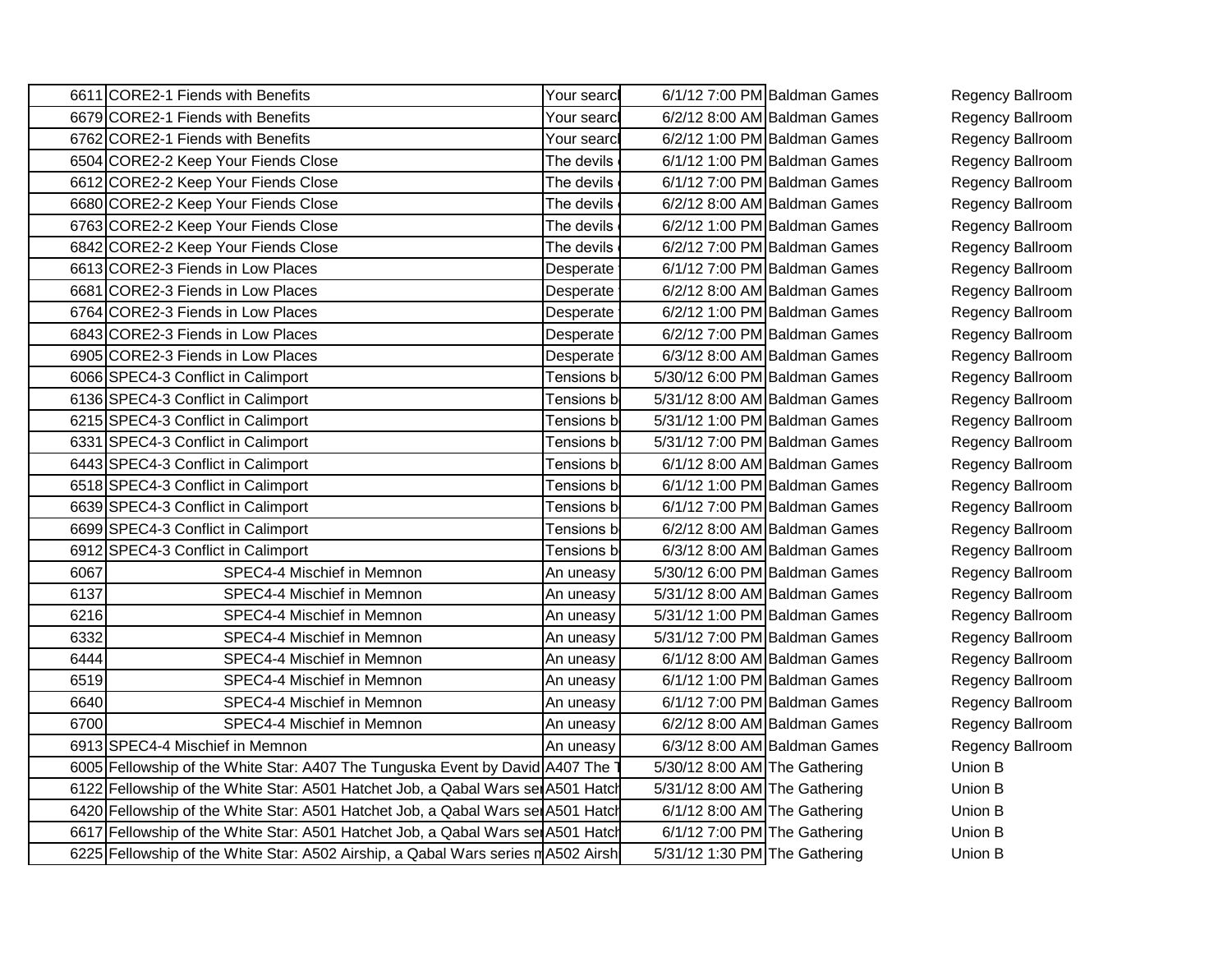| 6618 Fellowship of the White Star: A502 Airship, a Qabal Wars series mA502 Airsh 6/1/12 7:00 PM The Gathering               | Union B        |  |
|-----------------------------------------------------------------------------------------------------------------------------|----------------|--|
| 6686 Fellowship of the White Star: A502 Airship, a Qabal Wars series n A502 Airsh 6/2/12 8:00 AM The Gathering              | <b>Union B</b> |  |
| 09 Fellowship of the White Star: A503 Les Sabotages, a Qabal Wars A503 Les S 5/31/12 7:00 PM The Gathering                  | <b>Union B</b> |  |
| 6687 Fellowship of the White Star: A503 Les Sabotages, a Qabal Wars A503 Les S 6/2/12 8:00 AM The Gathering                 | Union B        |  |
| 782 Fellowship of the White Star: A503 Les Sabotages, a Qabal Wars A503 Les Strass 6/2/12 1:30 PM The Gathering             | Union B        |  |
| 6421 Fellowship of the White Star: A504 Poison Tree, a Qabal Wars se A504 Poisd 6/1/12 8:00 AM The Gathering                | Union B        |  |
| 6783 Fellowship of the White Star: A504 Poison Tree, a Qabal Wars se A504 Poisd 6/2/12 1:30 PM The Gathering                | Union B        |  |
| 6848 Fellowship of the White Star: A504 Poison Tree, a Qabal Wars se A504 Poisd 6/2/12 7:00 PM The Gathering                | Union B        |  |
| 619 Fellowship of the White Star: A505 Into the Jungle, a Qabal Wars/ A505 Into t<br>$6/1/12$ 7:00 PM The Gathering         | Union B        |  |
| 6849 Fellowship of the White Star: A505 Into the Jungle, a Qabal Wars/A505 Into the 6/2/12 7:00 PM The Gathering            | Union B        |  |
| 6906 Fellowship of the White Star: A505 Into the Jungle, a Qabal Wars/A505 Into two 6/3/12 8:00 AM The Gathering            | Union B        |  |
| 6784 Fellowship of the White Star: A506 The Fist of Earth, a Qabal War A506 The F 6/2/12 1:30 PM The Gathering              | Union B        |  |
| 6907 Fellowship of the White Star: A506 The Fist of Earth, a Qabal War A506 The F 6/3/12 8:00 AM The Gathering              | Union B        |  |
| 6943 Fellowship of the White Star: A506 The Fist of Earth, a Qabal War A506 The $\frac{1}{10}$ 6/3/12 1:30 PM The Gathering | Union B        |  |
| 10 Fellowship of the White Star: B101 Greased Lightning by Victor LdB101 Grea: 5/31/12 7:00 PM The Gathering                | Union B        |  |
| 3 Fellowship of the White Star: B102 Thunderbirds! By David Nadol B102 Thun 5/31/12 8:00 AM The Gathering                   | Union B        |  |
| 79 Fellowship of the White Star: B107 Silent Night by Victor Long   B107 Silen 5/30/12 7:00 PM The Gathering                | Union B        |  |
| 6944 Fellowship of the White Star: B108 Lady in Red by David Nadolny B108 Lady   6/3/12 1:30 PM The Gathering               | Union B        |  |
| 6226 Fellowship of the White Star: B305 Red Crown by Steve Yee   B305 Red (<br>5/31/12 1:30 PM The Gathering                | Union B        |  |
| 034 Fellowship of the White Star: B411 Do you Hear What I Hear by V B<br>1 Do yd 5/30/12 1:30 PM The Gathering              | Union B        |  |
| 27 Fellowship of the White Star: B411 Do you Hear What I Hear by \<br>Do yd 5/31/12 1:30 PM The Gathering                   | Union B        |  |
| 6850 Fellowship of the White Star: B411 Do you Hear What I Hear by V B411 Do yd 6/2/12 7:00 PM The Gathering                | Union B        |  |
| 6035 Fellowship of the White Star: B501 Rest in Rock by Kaylenea Fort B501 Rest   5/30/12 1:30 PM The Gathering             | Union B        |  |
| 6620 Fellowship of the White Star: B501 Rest in Rock by Kaylenea Fort B501 Rest   6/1/12 7:00 PM The Gathering              | Union B        |  |
| 6945 Fellowship of the White Star: B501 Rest in Rock by Kaylenea Fort B501 Rest   6/3/12 1:30 PM The Gathering              | Union B        |  |
| 6080 Fellowship of the White Star: B503 A Dark Wind Howls by Steve \B503 A Da   5/30/12 7:00 PM The Gathering               | Union B        |  |
| 11 Fellowship of the White Star: B503 A Dark Wind Howls by Steve 1B503 A Da   5/31/12 7:00 PM The Gathering                 | Union B        |  |
| 6785 Fellowship of the White Star: B503 A Dark Wind Howls by Steve \B503 A Da 6/2/12 1:30 PM The Gathering                  | Union B        |  |
| 6422 Fellowship of the White Star: D402 The Ghosts of London, Part SoD402 The $\sim$ 6/1/12 8:00 AM The Gathering           | Union B        |  |
| 6006 Fellowship of the White Star: I501 Dementia FWS Intro module by I501 Deme 5/30/12 8:00 AM The Gathering                | Union B        |  |
| 228 Fellowship of the White Star: I501 Dementia FWS Intro module by 1501 Deme 5/31/12 1:30 PM The Gathering                 | Union B        |  |
| 6423 Fellowship of the White Star: 1501 Dementia FWS Intro module by 1501 Deme 6/1/12 8:00 AM The Gathering                 | Union B        |  |
| 6851 Fellowship of the White Star: 1501 Dementia FWS Intro module by 1501 Deme 6/2/12 7:00 PM The Gathering                 | Union B        |  |
| 6946 Fellowship of the White Star: 1501 Dementia FWS Intro module by 1501 Deme 6/3/12 1:30 PM The Gathering                 | Union B        |  |
| 5/30/12 8:00 AM The Gathering<br>6000 Arcanis A1 Soft Point                                                                 | Union A        |  |
| 6031 Arcanis A1 Soft Point<br>5/30/12 1:30 PM The Gathering                                                                 | Union A        |  |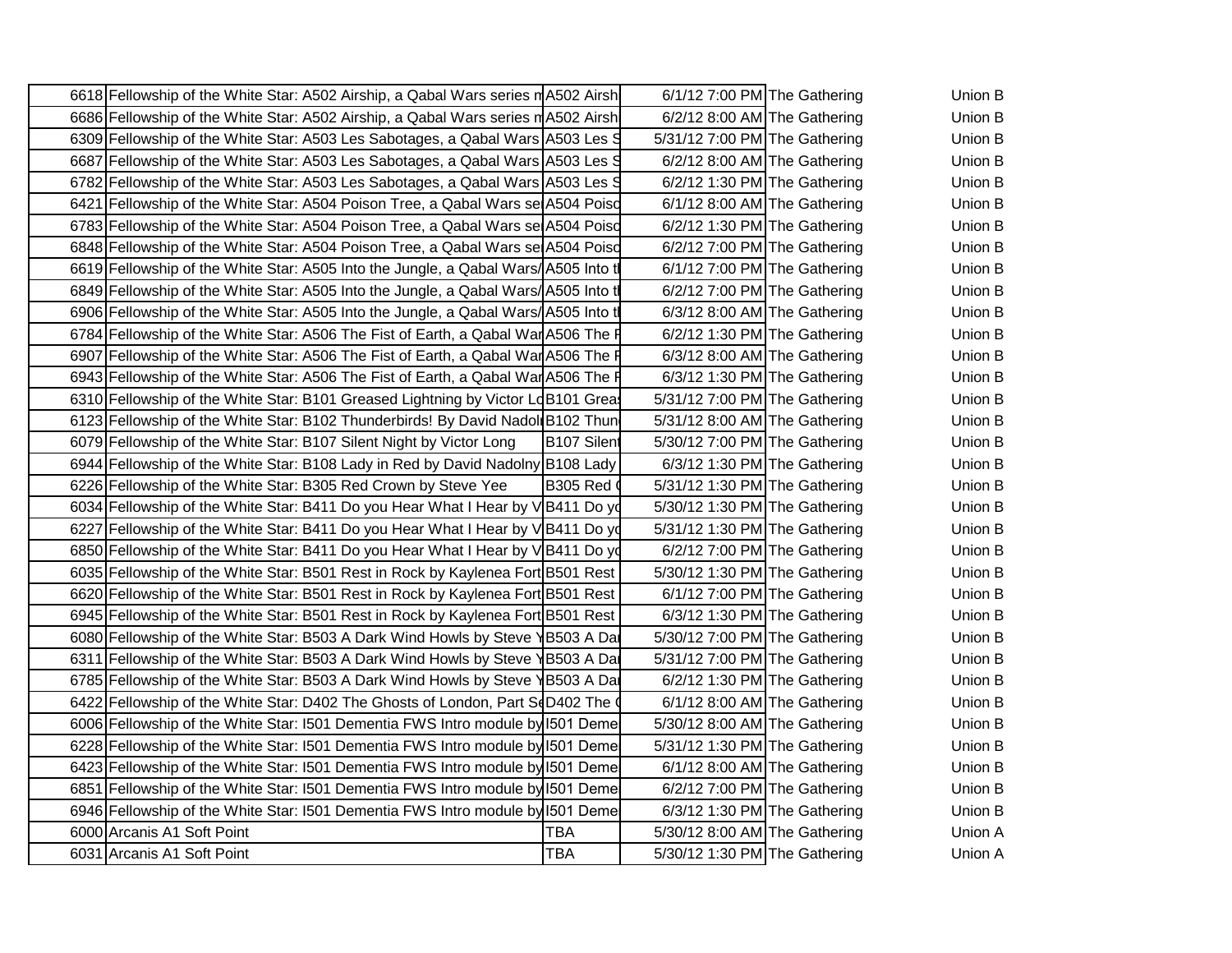| 6072 Arcanis A1 Soft Point                         | 5/30/12 7:00 PM The Gathering<br><b>TBA</b>          | <b>Union A</b> |  |  |  |
|----------------------------------------------------|------------------------------------------------------|----------------|--|--|--|
| 6115 Arcanis A1 Soft Point                         | TRA<br>5/31/12 8:00 AM The Gathering                 | Union A        |  |  |  |
| 6220 Arcanis A1 Soft Point                         | 5/31/12 1:30 PM The Gathering                        | Union A        |  |  |  |
| 6410 Arcanis A1 Soft Point                         | TRA<br>6/1/12 8:00 AM The Gathering                  | Union A        |  |  |  |
| 6529 Arcanis A1 Soft Point                         | <b>TRA</b><br>$6/1/12$ 1:30 PM The Gathering         | Union A        |  |  |  |
| 6604 Arcanis A1 Soft Point                         | <b>TBA</b><br>$6/1/12$ 7:00 PM The Gathering         | Union A        |  |  |  |
| 6001 Arcanis A1-HP12 Wolves in the Fold            | 5/30/12 8:00 AM The Gathering<br>News reac           | Union A        |  |  |  |
| 6032 Arcanis A1-HP12 Wolves in the Fold            | News reach<br>5/30/12 1:30 PM The Gathering          | Union A        |  |  |  |
| 6073 Arcanis A1-HP12 Wolves in the Fold            | News reac<br>5/30/12 7:00 PM The Gathering           | Union A        |  |  |  |
| 6116 Arcanis A1-HP12 Wolves in the Fold            | News reach<br>5/31/12 8:00 AM The Gathering          | Union A        |  |  |  |
| 6221 Arcanis A1-HP12 Wolves in the Fold            | 5/31/12 1:30 PM The Gathering<br>News reach          | Union A        |  |  |  |
| 6411 Arcanis A1-HP12 Wolves in the Fold            | 6/1/12 8:00 AM The Gathering<br>News reac            | Union A        |  |  |  |
| 6530 Arcanis A1-HP12 Wolves in the Fold            | 6/1/12 1:30 PM The Gathering<br>News reach           | Union A        |  |  |  |
| 6605 Arcanis A1-HP12 Wolves in the Fold            | 6/1/12 7:00 PM The Gathering<br>News reac            | Union A        |  |  |  |
| 6412 Arcanis A1-HP13 For Hate's Sake               | <b>The fortres</b><br>$6/1/12$ 8:00 AM The Gathering | Union A        |  |  |  |
| 6531 Arcanis A1-HP13 For Hate's Sake               | The fortres<br>6/1/12 1:30 PM The Gathering          | Union A        |  |  |  |
| 6606 Arcanis A1-HP13 For Hate's Sake               | The fortres<br>6/1/12 7:00 PM The Gathering          | Union A        |  |  |  |
| 6672 Arcanis A1-HP13 For Hate's Sake               | The fortres<br>6/2/12 8:00 AM The Gathering          | Union A        |  |  |  |
| 6779 Arcanis A1-HP14  Spit My Last Breath at Thee! | The final b<br>$6/2/12$ 1:30 PM The Gathering        | Union A        |  |  |  |
| 6002 Arcanis Arc 1 Open Library                    | $5/30/12$ 8:00 AM The Gathering<br>Play any a        | Union A        |  |  |  |
| 6033 Arcanis Arc 1 Open Library                    | Play any a<br>5/30/12 1:30 PM The Gathering          | Union A        |  |  |  |
| 6074 Arcanis Arc 1 Open Library                    | 5/30/12 7:00 PM The Gathering<br>Play any a          | Union A        |  |  |  |
| 6109 Arcanis Arc 1 Open Library                    | 5/31/12 12:00 AM The Gathering<br>Play any a         | Union A        |  |  |  |
| 6401 Arcanis Arc 1 Open Library                    | 6/1/12 12:00 AM The Gathering<br>Play any a          | Union A        |  |  |  |
| 6663 Arcanis Arc 1 Open Library                    | 6/2/12 12:00 AM The Gathering<br>Play any a          | Union A        |  |  |  |
| 6902 Arcanis Arc 1 Open Library                    | $6/3/12$ 8:00 AM The Gathering<br>Play any a         | Union A        |  |  |  |
| 6942 Arcanis Arc 1 Open Library                    | $6/3/12$ 1:30 PM The Gathering<br><b>IPlay any a</b> | Union A        |  |  |  |
| 6623 HoR Blessing of the Dragon                    | <b>The lands</b><br>$6/1/12$ 7:00 PM The Gathering   | Union C        |  |  |  |
| 6036 HoR Castle of Water                           | A boat car<br>5/30/12 1:30 PM The Gathering          | Union C        |  |  |  |
| 6083 HoR Castle of Water                           | 5/30/12 7:00 PM The Gathering<br>A boat carr         | Union C        |  |  |  |
| 6229 HoR Castle of Water                           | A boat car<br>5/31/12 1:30 PM The Gathering          | Union C        |  |  |  |
| 6313 HoR Castle of Water                           | 5/31/12 7:00 PM The Gathering<br>A boat carr         | Union C        |  |  |  |
| 6424 HoR Castle of Water                           | A boat carr<br>6/1/12 8:00 AM The Gathering          | Union C        |  |  |  |
| 6534 HoR Castle of Water                           | 6/1/12 1:30 PM The Gathering<br>A boat car           | Union C        |  |  |  |
| 6786 HoR Castle of Water                           | A boat car<br>6/2/12 1:30 PM The Gathering           | Union C        |  |  |  |
| 6854 HoR Castle of Water                           | 6/2/12 7:00 PM The Gathering<br>A boat carr          | Union C        |  |  |  |